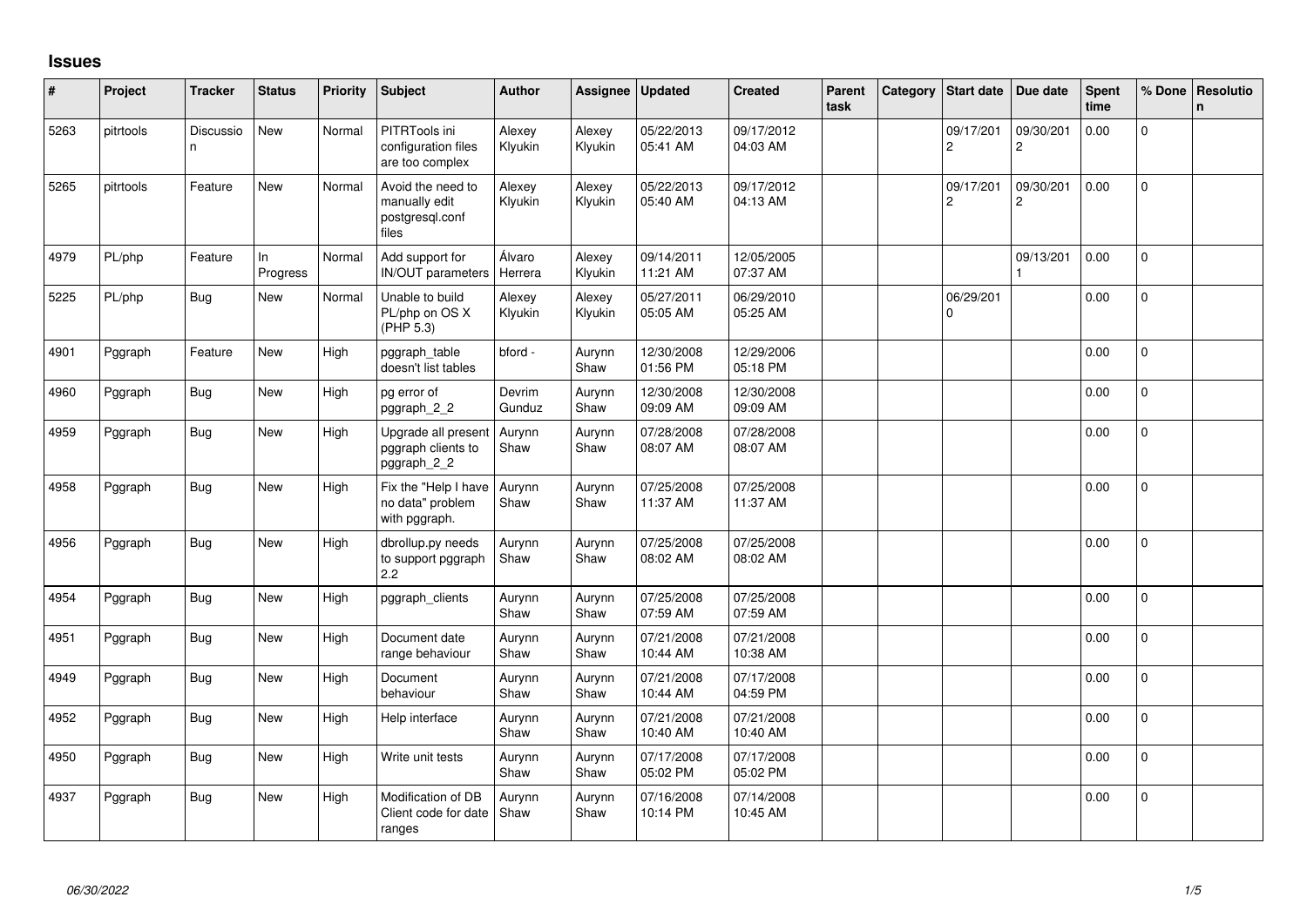| #    | Project   | <b>Tracker</b> | <b>Status</b>  | <b>Priority</b> | <b>Subject</b>                                                 | <b>Author</b>            | Assignee       | <b>Updated</b>         | <b>Created</b>         | Parent<br>task | Category | Start date Due date | <b>Spent</b><br>time | % Done         | <b>Resolutio</b><br>$\mathbf n$ |
|------|-----------|----------------|----------------|-----------------|----------------------------------------------------------------|--------------------------|----------------|------------------------|------------------------|----------------|----------|---------------------|----------------------|----------------|---------------------------------|
| 4945 | Pggraph   | <b>Bug</b>     | New            | High            | Force all graphs to<br>abort if non-specific<br>data specified | Aurynn<br>Shaw           | Aurynn<br>Shaw | 07/16/2008<br>10:14 PM | 07/15/2008<br>03:32 PM |                |          |                     | 0.00                 | 0              |                                 |
| 4943 | Pggraph   | <b>Bug</b>     | New            | Low             | <b>Future Planning</b><br>and Ideas                            | Aurynn<br>Shaw           | Aurynn<br>Shaw | 07/16/2008<br>10:14 PM | 07/14/2008<br>11:32 AM |                |          |                     | 0.00                 | $\mathbf 0$    |                                 |
| 4948 | Pggraph   | Bug            | New            | High            | in pggraph_table,<br>prevent crash if no<br>tables present     | Aurynn<br>Shaw           | Aurynn<br>Shaw | 07/16/2008<br>09:42 PM | 07/16/2008<br>09:42 PM |                |          |                     | 0.00                 | $\mathbf 0$    |                                 |
| 4947 | Pggraph   | Bug            | New            | High            | Do testing of data<br>arrays                                   | Aurynn<br>Shaw           | Aurynn<br>Shaw | 07/16/2008<br>09:01 PM | 07/16/2008<br>09:01 PM |                |          |                     | 0.00                 | $\mathbf 0$    |                                 |
| 4940 | Pggraph   | <b>Bug</b>     | New            | High            | Remove prefixes                                                | Aurynn<br>Shaw           | Aurynn<br>Shaw | 07/14/2008<br>11:05 AM | 07/14/2008<br>11:05 AM |                |          |                     | 0.00                 | 0              |                                 |
| 4936 | Pggraph   | <b>Bug</b>     | New            | High            | Modify averaging<br>functions                                  | Aurynn<br>Shaw           | Aurynn<br>Shaw | 07/14/2008<br>10:12 AM | 07/14/2008<br>10:11 AM |                |          |                     | 0.00                 | $\mathbf 0$    |                                 |
| 4933 | Pggraph   | Feature        | New            | Normal          | Feature requests,<br>pggraph                                   | Aurynn<br>Shaw           | Aurynn<br>Shaw | 03/12/2008<br>12:44 PM | 03/12/2008<br>12:44 PM |                |          |                     | 0.00                 | 0              |                                 |
| 4932 | Pggraph   | Feature        | New            | Normal          | Have pggraph<br>directly access Wiki<br>passwords              | Aurynn<br>Shaw           | Aurynn<br>Shaw | 12/31/2007<br>10:28 AM | 12/31/2007<br>10:28 AM |                |          |                     | 0.00                 | $\overline{0}$ |                                 |
| 4926 | Pggraph   | Feature        | New            | Normal          | insert/update/delete   bford -                                 |                          | Aurynn<br>Shaw | 12/26/2007<br>12:26 PM | 08/20/2007<br>04:15 PM |                |          |                     | 0.00                 | $\mathbf 0$    |                                 |
| 4931 | Pggraph   | Feature        | New            | Normal          | Develop a nagios<br>plugin for pggraph<br>checks               | Devrim<br>Gunduz         | Aurynn<br>Shaw | 12/18/2007<br>07:24 PM | 12/18/2007<br>07:24 PM |                |          |                     | 0.00                 | 0              |                                 |
| 4925 | Pggraph   | Feature        | New            | Normal          | Allow graphing<br>specific intervals                           | Darcy<br>Buskermole<br>n | Aurynn<br>Shaw | 10/16/2007<br>10:28 AM | 07/03/2007<br>08:28 AM |                |          |                     | 0.00                 | 0              |                                 |
| 4890 | Pggraph   | Feature        | In<br>Progress | Normal          | new report(s)                                                  | Darcy<br>Buskermole<br>n | Aurynn<br>Shaw | 10/16/2007<br>10:20 AM | 09/25/2006<br>10:36 PM |                |          |                     | 0.00                 | 0              |                                 |
| 4915 | Pggraph   | Feature        | In<br>Progress | Normal          | insert_time should<br>be timestamptz                           | Darcy<br>Buskermole<br>n | Aurynn<br>Shaw | 10/16/2007<br>09:45 AM | 03/21/2007<br>06:35 AM |                |          |                     | 0.00                 | 0              |                                 |
| 4914 | Pggraph   | Feature        | In<br>Progress | Normal          | customer feedback                                              | bford -                  | Aurynn<br>Shaw | 08/20/2007<br>02:37 PM | 03/19/2007<br>08:54 PM |                |          |                     | 0.00                 | $\overline{0}$ |                                 |
| 4908 | Pggraph   | Feature        | In<br>Progress | Normal          | Table statistics<br>tablename                                  | bford -                  | Aurynn<br>Shaw | 08/20/2007<br>02:35 PM | 01/07/2007<br>07:26 PM |                |          |                     | 0.00                 | $\mathbf 0$    |                                 |
| 5000 | Simpycity | <b>Bug</b>     | New            | Urgent          | Automatic Rollback<br>Fix.                                     | Lacey<br>Powers          | Aurynn<br>Shaw | 04/29/2009<br>11:22 AM | 04/29/2009<br>11:22 AM |                |          |                     | 0.00                 | $\mathsf 0$    |                                 |
| 4993 | Simpycity | Bug            | New            | High            | Finish docs                                                    | Aurynn<br>Shaw           | Aurynn<br>Shaw | 11/25/2008<br>11:31 AM | 11/25/2008<br>11:31 AM |                |          |                     | 0.00                 | 0              |                                 |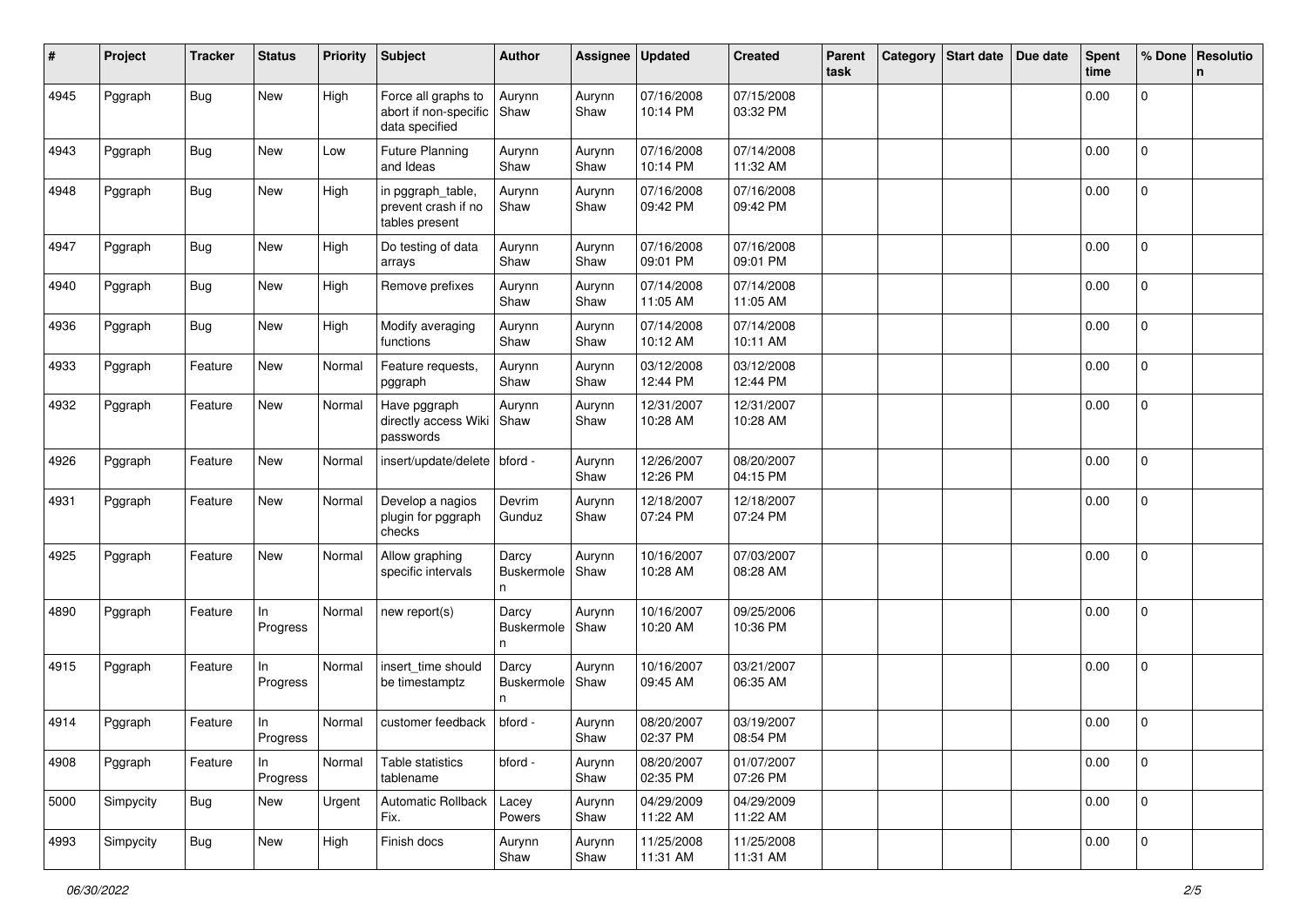| #    | Project             | <b>Tracker</b> | <b>Status</b>     | <b>Priority</b> | <b>Subject</b>                                                                                               | <b>Author</b>      | Assignee          | <b>Updated</b>         | <b>Created</b>         | Parent<br>task | Category Start date Due date |                | <b>Spent</b><br>time | % Done              | Resolutio<br>n. |
|------|---------------------|----------------|-------------------|-----------------|--------------------------------------------------------------------------------------------------------------|--------------------|-------------------|------------------------|------------------------|----------------|------------------------------|----------------|----------------------|---------------------|-----------------|
| 4873 | Odbcng              | Feature        | New               | High            | Win64 version                                                                                                | bford -            | bford -           | 07/23/2008<br>02:21 AM | 07/23/2008<br>02:21 AM |                |                              |                | 0.00                 | 0                   |                 |
| 4872 | Odbcng              | <b>Bug</b>     | New               | High            | ODBCng +<br><b>UNICODE</b>                                                                                   | bford -            | bford -           | 04/24/2008<br>08:55 AM | 04/24/2008<br>08:55 AM |                |                              |                | 0.00                 | $\overline{0}$      |                 |
| 4868 | Odbcng              | Feature        | New               | High            | Test environment                                                                                             | bford -            | bford -           | 11/28/2007<br>02:22 PM | 11/27/2007<br>08:48 PM |                |                              |                | 0.00                 | 0                   |                 |
| 4866 | Odbcng              | Feature        | New               | High            | please post test<br>cases                                                                                    | bford -            | bford -           | 11/16/2007<br>08:21 PM | 11/16/2007<br>08:21 PM |                |                              |                | 0.00                 | $\mathbf 0$         |                 |
| 5340 | postgresql-sn<br>ap | Task           | New               | Normal          | Change package<br>name                                                                                       | Ivan<br>Lezhnjov   | Ivan<br>Lezhnjov  | 08/02/2017<br>11:44 PM | 08/02/2017<br>11:44 PM |                | 08/02/201                    | 08/04/201      | 0.00                 | $\mathbf{0}$        |                 |
| 5339 | postgresql-sn<br>ap | Task           | New               | Normal          | Explore tracks<br>feature                                                                                    | Ivan<br>Lezhnjov   | Ivan<br>Lezhnjov  | 06/09/2017<br>03:47 AM | 06/09/2017<br>03:47 AM |                | 06/09/201                    | 06/16/201<br>7 | 0.00                 | 0                   |                 |
| 5327 | postgresql-sn<br>ap | Feature        | In<br>Progress    | Normal          | New snap<br>packages to be<br>created                                                                        | Joshua<br>Drake    | Ivan<br>Lezhnjov  | 12/13/2016<br>08:36 AM | 12/09/2016<br>07:11 AM |                | 12/09/201<br>6               |                | 0.00                 | 40                  |                 |
| 5306 | pitrtools           | Feature        | Feedback   Normal |                 | Reimplementation<br>of queue                                                                                 | Joshua A.<br>Drake | Joshua<br>Drake   | 11/13/2014<br>10:12 AM | 05/13/2014<br>12:58 PM |                | 05/13/201                    |                | 0.00                 | $\mathbf{0}$        |                 |
| 5315 | pitrtools           | Feature        | New               | Normal          | cmd_standby: Data<br>Directory vs.<br>Configuration<br>Directory?                                            | Michael<br>Vitale  | Michael<br>Vitale | 05/14/2015<br>03:57 PM | 05/14/2015<br>03:57 PM |                | 05/14/201<br>5               |                | 0.00                 | $\mathbf 0$         |                 |
| 5328 | pitrtools           | <b>Bug</b>     | New               | High            | threaded_rsync.py:<br>--delete-excluded<br>causes all files to<br>be deleted                                 | Eric<br>Worden     |                   | 01/17/2017<br>10:48 AM | 01/17/2017<br>10:48 AM |                | 01/17/201                    |                | 0.00                 | $\overline{0}$      |                 |
| 5350 | PL/php              | <b>Bug</b>     | New               | Normal          | Fwd: Telcel red                                                                                              | briana26c -        |                   | 11/09/2018<br>09:47 PM | 11/09/2018<br>09:47 PM |                |                              |                | 0.00                 | $\Omega$            |                 |
| 5349 | PL/php              | <b>Bug</b>     | New               | Normal          | Telcel red                                                                                                   | briana26c -        |                   | 11/04/2018<br>11:06 AM | 11/04/2018<br>11:06 AM |                |                              |                | 0.00                 | $\overline{0}$      |                 |
| 5260 | PL/php              | <b>Bug</b>     | New               | High            | The function could<br>not return varchar<br>string -- When<br>there is function<br>definition in<br>includes | anthony<br>chen    |                   | 11/04/2011<br>08:57 AM | 11/02/2011<br>11:16 PM |                | 11/02/201                    | 11/11/201      | 0.00                 | $\mathbf 0$         |                 |
| 5259 | PL/php              | Feature        | New               | Normal          | Add support for<br>anonymous DO<br>blocks.                                                                   | Alexey<br>Klyukin  |                   | 05/27/2011<br>05:52 AM | 05/27/2011<br>05:52 AM |                | 05/27/201                    |                | 0.00                 | $\mathsf 0$         |                 |
| 5258 | PL/php              | <b>Bug</b>     | New               | Normal          | Get rid of the<br>trusted PL/PHP                                                                             | Alexey<br>Klyukin  |                   | 05/27/2011<br>05:43 AM | 05/27/2011<br>05:43 AM |                | 05/27/201                    |                | 0.00                 | $\mathbf 0$         |                 |
| 5256 | PL/php              | Discussio<br>n | New               | Normal          | Creating a PL/php<br>distribution                                                                            | Joshua<br>Drake    |                   | 05/26/2011<br>01:44 PM | 05/21/2011<br>06:36 PM |                | 05/21/201                    |                | 0.00                 | $\mathsf{O}\xspace$ |                 |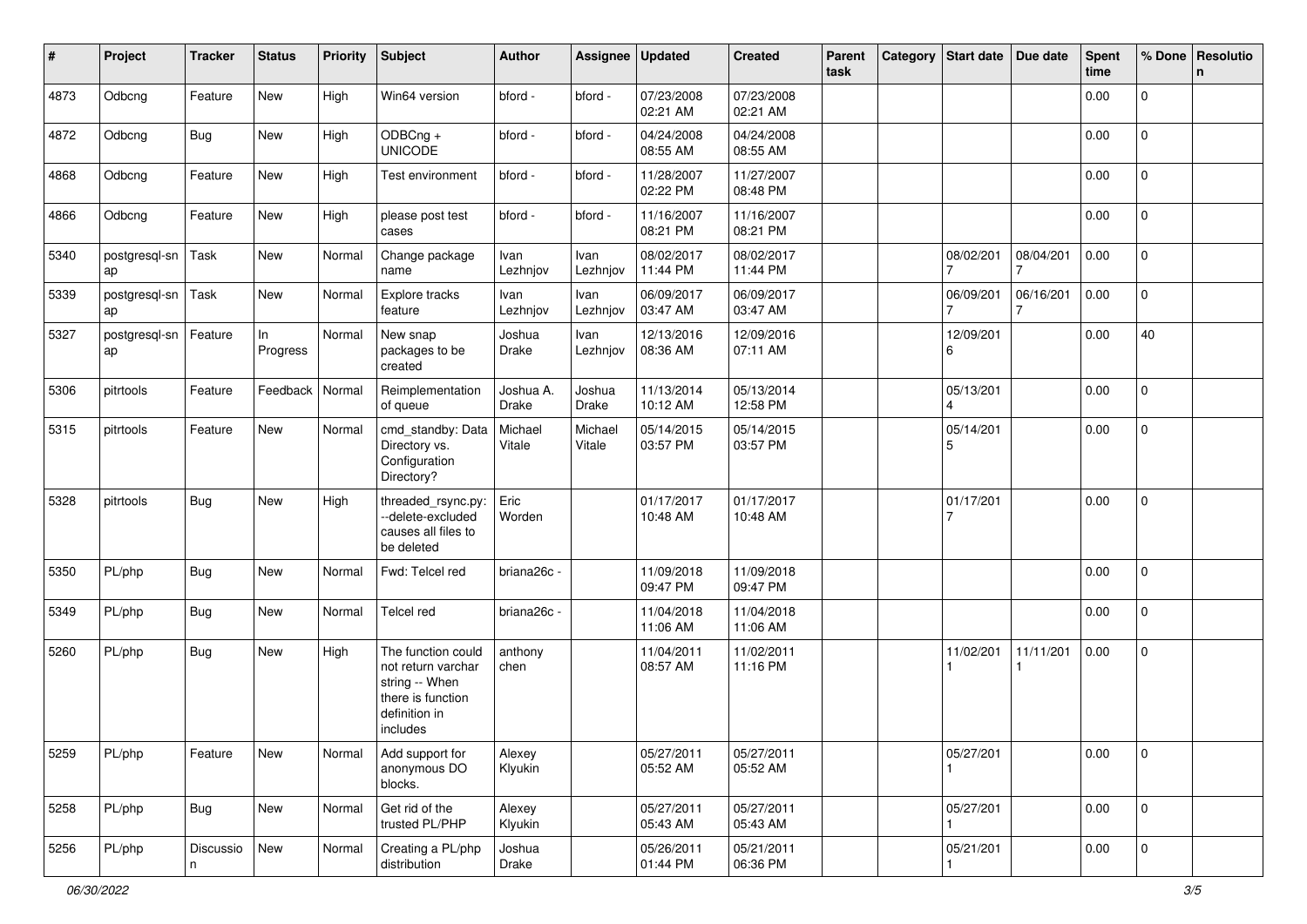| #    | Project                 | Tracker    | <b>Status</b>   | <b>Priority</b> | <b>Subject</b>                                                | <b>Author</b>        | Assignee | <b>Updated</b>         | <b>Created</b>         | Parent<br>task | Category Start date   | Due date | <b>Spent</b><br>time | % Done              | Resolutio<br>n |
|------|-------------------------|------------|-----------------|-----------------|---------------------------------------------------------------|----------------------|----------|------------------------|------------------------|----------------|-----------------------|----------|----------------------|---------------------|----------------|
| 4984 | PL/php                  | Feature    | In<br>Progress  | Normal          | Composite Type<br>Argument as table                           | bford -              |          | 05/21/2011<br>04:50 PM | 12/15/2005<br>03:38 AM |                |                       |          | 0.00                 | $\mathsf{O}$        |                |
| 4972 | PL/php                  | <b>Bug</b> | In.<br>Progress | Normal          | array $PHP \lt\gt P$ g<br>conversion is<br>broken             | Álvaro<br>Herrera    |          | 05/21/2011<br>04:50 PM | 11/23/2005<br>11:48 AM |                |                       |          | 0.00                 | $\mathbf 0$         |                |
| 4967 | PL/php                  | Feature    | In<br>Progress  | Normal          | Redesign memory<br>handling                                   | Álvaro<br>Herrera    |          | 05/21/2011<br>04:50 PM | 11/16/2005<br>05:31 PM |                |                       |          | 0.00                 | $\mathbf{0}$        |                |
| 5255 | PL/php                  | <b>Bug</b> | <b>New</b>      | Normal          | support<br><b>TRUNCATE</b><br>triggers                        | Álvaro<br>Herrera    |          | 05/21/2011<br>04:29 PM | 05/21/2011<br>04:29 PM |                | 05/21/201             |          | 0.00                 | $\overline{0}$      |                |
| 5236 | PL/php                  | Feature    | <b>New</b>      | Normal          | pg_raise to PHP<br>Object                                     | Moisés P.<br>Sena    |          | 07/29/2010<br>11:08 AM | 07/29/2010<br>11:07 AM |                | 07/29/201<br>$\Omega$ |          | 0.00                 | 0                   |                |
| 5235 | PL/php                  | Feature    | <b>New</b>      | Normal          | SPI Object and not<br>function                                | Moisés P.<br>Sena    |          | 07/29/2010<br>10:48 AM | 07/29/2010<br>10:48 AM |                | 07/29/201<br>0        |          | 0.00                 | $\mathsf{O}$        |                |
| 5345 | postgres_fdw            | Bug        | New             | Normal          | Follow-up                                                     | Karen<br>Edwards     |          | 11/28/2017<br>03:16 PM | 11/28/2017<br>03:16 PM |                |                       |          | 0.00                 | $\mathbf{0}$        |                |
| 5326 | postgres_fdw            | <b>Bug</b> | New             | Normal          | <b>Ubuntu Users</b><br><b>Email List</b>                      | Melony<br>Scheid     |          | 11/15/2016<br>07:03 AM | 11/15/2016<br>07:03 AM |                |                       |          | 0.00                 | $\mathbf 0$         |                |
| 5318 | postgres_fdw            | <b>Bug</b> | New             | Normal          | C-Level, VP-Level<br>Directors and<br><b>Manager Contacts</b> | <b>Tatum Lau</b>     |          | 06/08/2016<br>07:52 AM | 06/08/2016<br>07:52 AM |                |                       |          | 0.00                 | $\pmb{0}$           |                |
| 5317 | postgres_fdw            | <b>Bug</b> | New             | Normal          | Jonie Bittenbender                                            | Jonie<br>Bittenbende |          | 01/26/2016<br>10:56 PM | 01/26/2016<br>10:56 PM |                |                       |          | 0.00                 | $\overline{0}$      |                |
| 5316 | postgres_fdw            | <b>Bug</b> | New             | Normal          | (no subject)                                                  | Julieta<br>Clubb     |          | 01/18/2016<br>04:11 AM | 01/18/2016<br>04:11 AM |                |                       |          | 0.00                 | $\overline{0}$      |                |
| 5312 | postgres_fdw            | Bug        | New             | Normal          | AutoDesk Users                                                | Kina<br>Lawrence     |          | 03/09/2015<br>07:36 AM | 03/09/2015<br>07:36 AM |                |                       |          | 0.00                 | $\mathbf 0$         |                |
| 5303 | postgres_fdw            | <b>Bug</b> | <b>New</b>      | Normal          | [SPAM] Good<br>shoes good prices                              | Alvherre -           |          | 05/11/2014<br>09:24 AM | 05/11/2014<br>09:24 AM |                |                       |          | 0.00                 | $\mathsf{O}$        |                |
| 5301 | postgres_fdw            | <b>Bug</b> | <b>New</b>      | Normal          | My husband loves<br>Jacob & Co                                | Postgres<br>fdw      |          | 05/08/2014<br>03:17 AM | 05/08/2014<br>03:17 AM |                |                       |          | 0.00                 | $\mathbf 0$         |                |
| 5292 | postgres_fdw            | Bug        | New             | Normal          | [SPAM] Good<br>shoes good prices                              | Ladyregina           |          | 04/11/2014<br>02:06 PM | 04/11/2014<br>02:06 PM |                |                       |          | 0.00                 | 0                   |                |
| 5291 | postgres_fdw            | Bug        | New             | Normal          | Great watches at<br>cut-prices                                | Jkawasaki ·          |          | 04/11/2014<br>07:30 AM | 04/11/2014<br>07:30 AM |                |                       |          | 0.00                 | $\mathsf{O}\xspace$ |                |
| 5257 | postgres.js             | Support    | New             | Normal          | method to catch<br>error on<br>connection?                    | Rick<br>Harding      |          | 05/26/2011<br>09:15 AM | 05/26/2011<br>09:15 AM |                | 05/26/201             |          | 0.00                 | $\mathsf{O}\xspace$ |                |
| 5331 | postgresql-sn Bug<br>ap |            | New             | Normal          | PgBackRest                                                    | Joshua<br>Drake      |          | 02/10/2017<br>09:56 AM | 02/10/2017<br>09:56 AM |                |                       |          | 0.00                 | $\mathbf 0$         |                |